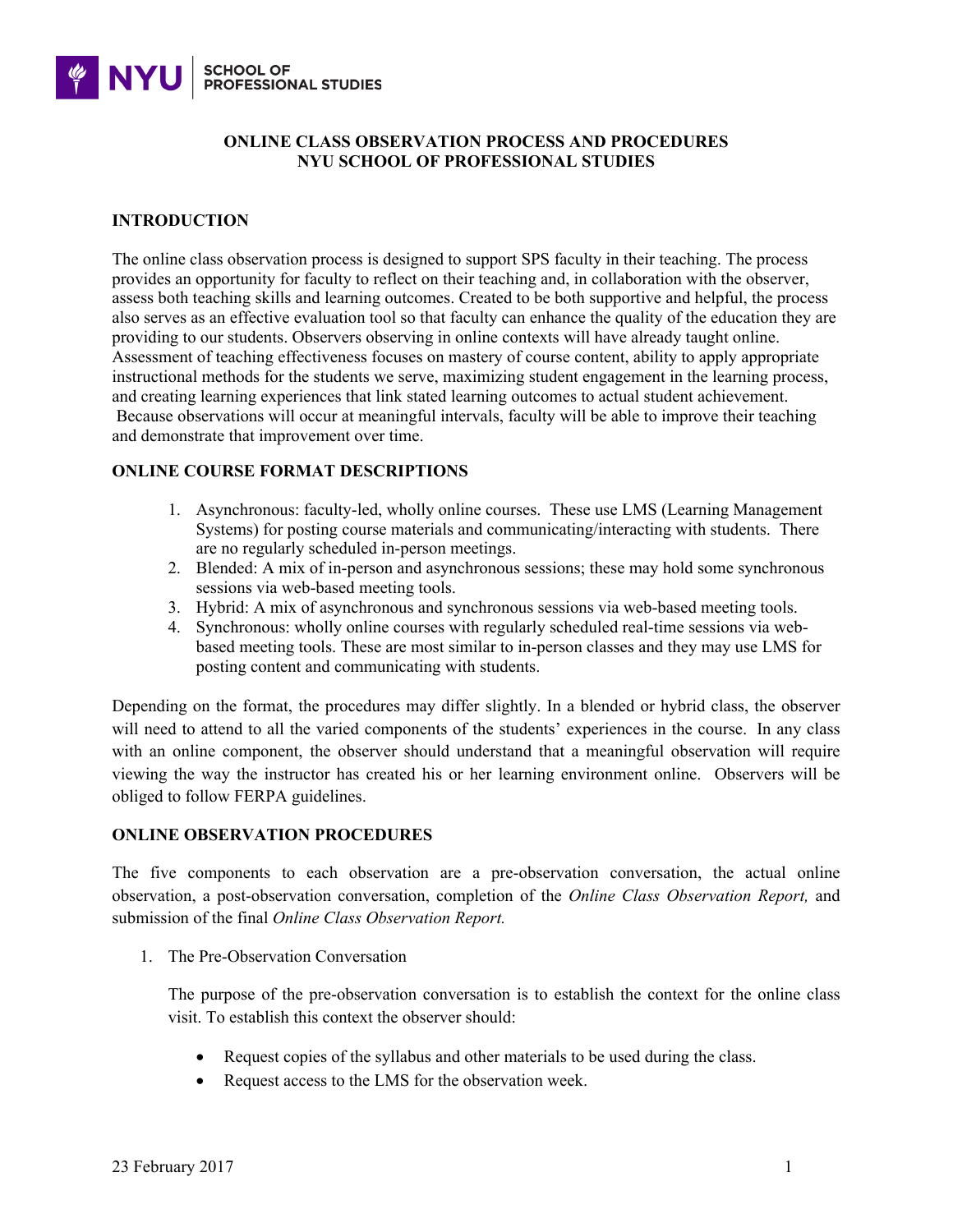- *For courses with synchronous sessions, request the link to observe web-based class.*
- Provide the instructor with the *SPS Teaching Effectiveness Criteria* document that focuses on seven components of teaching effectiveness: class management, relevance and mastery of course content, instructor communication skills, quality of student engagement, effective use of instructional materials, effective use of the learning management system and other educational technology tools as appropriate. Share the relevant *Guidelines for Observing* online instructional format tip sheet with the faculty member.
- Schedule a conversation with the faculty member being observed. This conversation may take place in person, over the phone, via Skype, or by any other strategy that permits a substantive conversation.
- Explain the observation process to the faculty member being observed and review the *SPS Teaching Effectiveness Criteria* document as a tool that begins the conversation about effective teaching.
- Inquire if the faculty member wants the observer to focus on anything specific to that class or related to his or her teaching style.
- Ask the instructor to inform the class that a visitor will be observing in the LMS course site and if applicable, the web-based meeting, and the class and online learning activities will proceed normally.
- 2. The Online Observation

Many standard teaching observation forms use Likert scales because they are easy and commonly accepted tools for assessment. The disadvantages of Likert scales are that they only provide a general assessment, use limited criteria, and lack reliability unless ratings are very well defined and observers are like minded. Therefore, the SPS online classroom observation process does not include any Likert scales and instead, encourages a more open-ended approach.

The process for an online observation requires that the observer takes copious notes that can be used later to complete a thorough evaluation. The observer should:

- Keep a detailed narrative of what transpires in the LMS course site as well as the web-based classroom and highlight teaching strategies that were particularly effective or could be improved upon.
- To help the observer in writing his or her account, he or she can refer to the relevant tip sheet for guiding questions as to what makes a well-designed, engaging course.
- Two weeks should be allotted for the observation of the LMS. If possible, the entire webbased class should be observed.
- Refer to the *SPS Teaching Effectiveness Criteria* document as a reminder of some teaching effectiveness indicators but should not feel limited by this list.
- 3. The Post-Observation Conversation

After the observation, the observer should set-up a meeting with the instructor. If a meeting is not possible, a phone or Skype conversation is acceptable and should be conducted no later than one week after the observation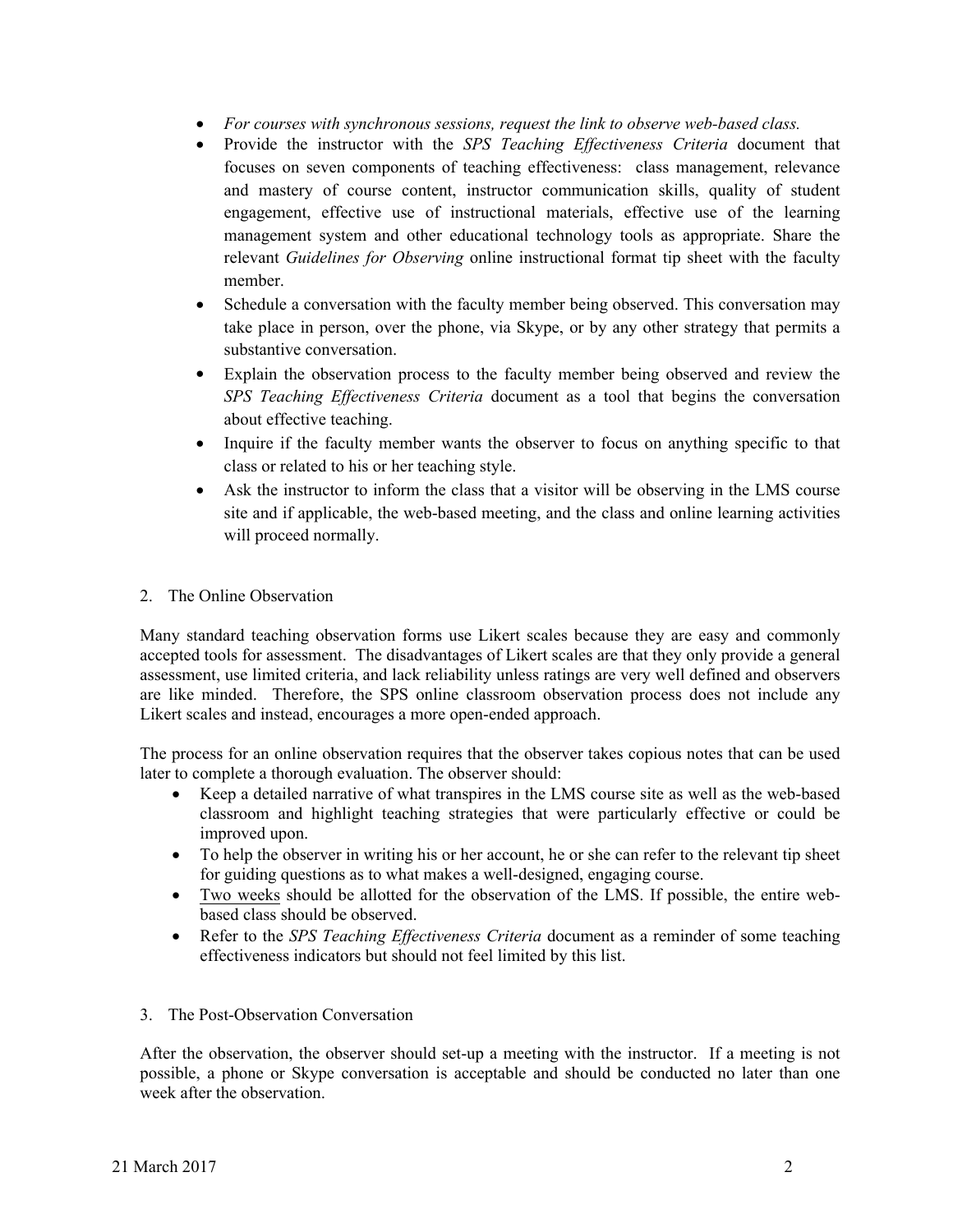The post-observation conversation should be handled in a collegial manner. During an open conversation, the observer should ask the instructor to openly convey perceptions and opinions about the class. The observer should be prepared to reflect on a variety of teaching effectiveness criteria and provide actual examples whenever possible.

Recognizing positive teaching strategies is just as important as identifying areas for improvement. Therefore, the post-observation conversation should begin with a discussion about the most effective teaching strategies observed. Additionally, if superior teaching strategies were observed, both parties should collaborate on ways the instructor could share those strategies with other SPS colleagues.

When discussing areas for improvement, the observer should provide the reasons why a particular strategy seemed less effective and suggest one or more alternatives that could be utilized instead. The observer should ask the instructor if he or she has any ideas for changes that would enhance his or her own teaching effectiveness.

## 4. Completion of the *Online Class Observation Report*

Within a week of the post-observation conversation, the observer should complete the *Online Class Observation Report.* Thoughtful and detailed comments are essential to this process. The report should include positive and specific feedback about the instructor's strengths, specifically identify areas for improvement, and reflect on collaborative strategies identified for enhanced teaching that were discussed in the post-observation conversation.

The observer should sign and e-mail a PDF copy of the *Online Class Observation Report* to the instructor for review and signature.

## 5. Submission of the final *Online Class Observation Report*

After receiving the *Online Class Observation Report*, the instructor may elect to add comments but is not required to do so. The instructor must sign the report, scan it, and e-mail it back to the observer within one week of receipt. Once the observer has a signed copy of the report, he or she must submit it to the Academic Director for inclusion in the instructor's personnel file.

## **OBSERVER CREDENTIALS**

Online Observations must be completed by SPS full-time faculty, Academic Directors, or Associate Deans who have taught online. Other administrators may not serve as observers. Adjunct faculty may serve as observers if they are approved by the Academic Director or the Associate Dean. All observers must complete the training program sponsored by the Center for Academic Excellence and Support (CAES) before they are eligible to conduct observations.

## **SCHEDULE OF OBSERVATIONS FOR NEW FACULTY**

All new SPS adjunct and full-time faculty must be observed during the first semester that they teach and again in the second semester that they teach. If possible, observations should take place in different courses. After the two initial observations, the following schedule applies: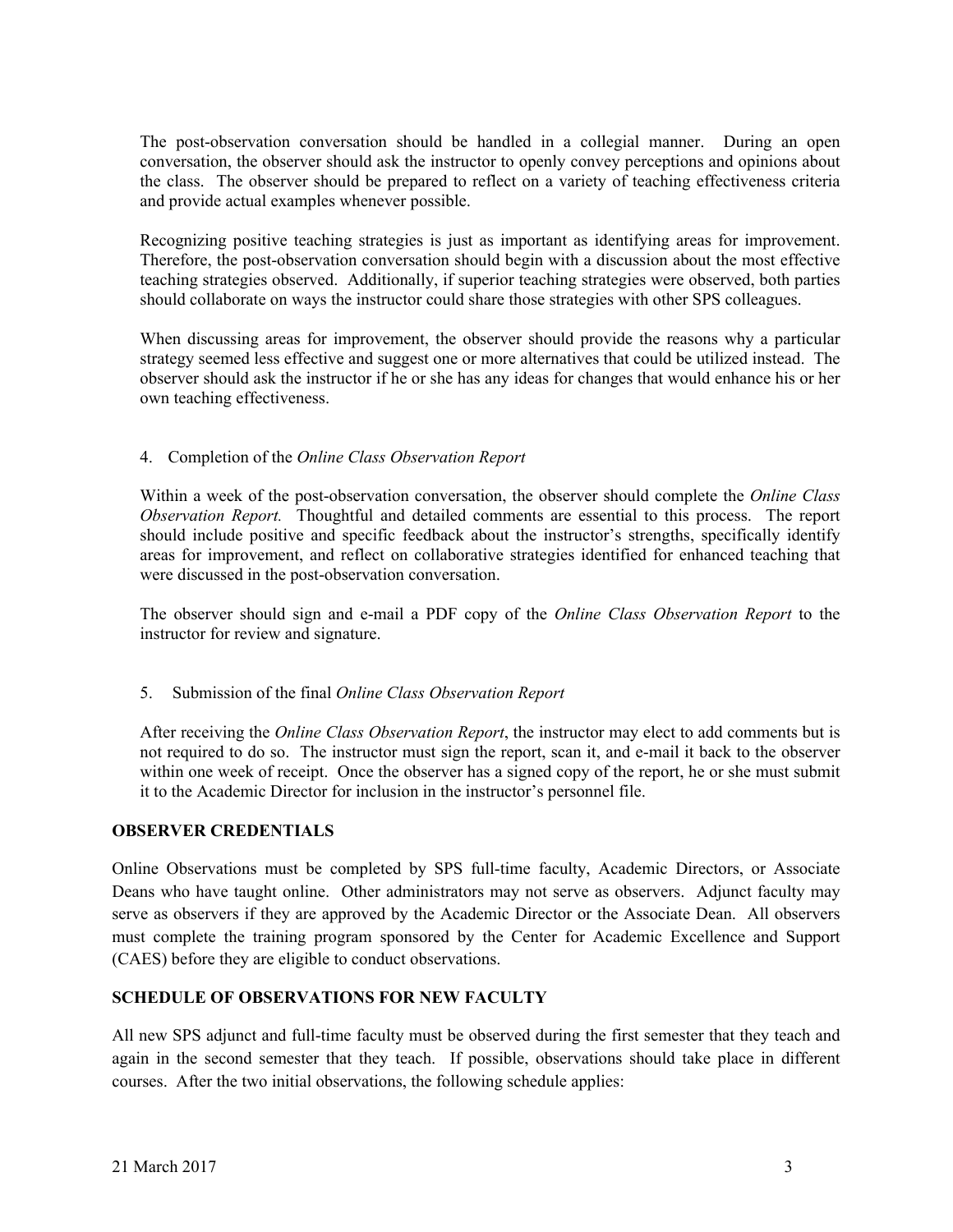- Adjunct faculty must be observed once every five semesters that they teach, including summer sessions, until a minimum of four observations have been completed.
- Full-time faculty must be observed every two years until a minimum of four observations have been completed.

It is important to note that this schedule reflects the minimum expectations. Associate Deans and Academic Directors of each division, department, or program may elect to conduct evaluations for new or continuing faculty more often. Additionally, the schedule could change based on a variety of circumstances, such as, but not limited to the following:

- Additional observations may need to be completed if an adjunct or full-time faculty member plans to apply for promotion. A requirement of promotion is the submission of two class observations completed over the past three years.
- Additional observations may need to be completed if an improvement plan has been executed

Once a full-time faculty member has been formally observed at least four times, he or she is required to ask another SPS or NYU faculty member who has been teaching at least three years to attend a class for a peer observation. This request must be made at least once every three years. The observation is less formal, serves as a refresher for the instructor, and is meant to promote interactive discourse about teaching effectiveness.